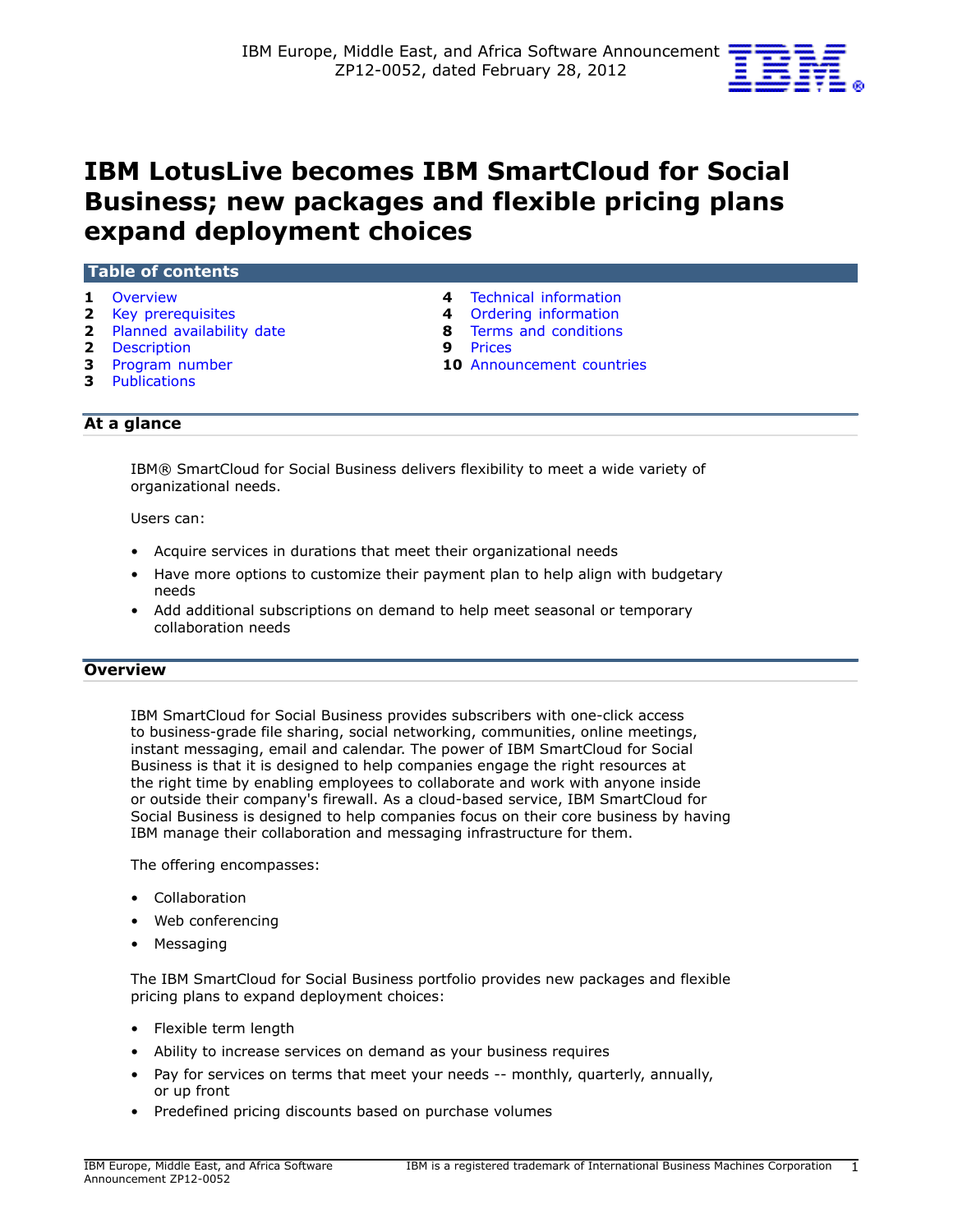## <span id="page-1-0"></span>**Key prerequisites**

- Internet connection
- **Browser**

Refer to the [Technical information](#page-3-0) section for additional information.

#### <span id="page-1-1"></span>**Planned availability date**

February 28, 2012

# <span id="page-1-2"></span>**Description**

IBM SmartCloud for Social Business provides an intuitive set of cloud-delivered online technologies for businesses that combines social networking and online collaboration, messaging, and web conference tools. With IBM SmartCloud for Social Business, companies benefit from essential and effective collaboration tools that help simplify and improve daily business interactions between customers, partners, and colleagues. The power of IBM SmartCloud for Social Business is that it is designed to give companies the ability to engage the right resources at the right time by helping enable users to collaborate and work with others outside or inside their firewall.

IBM SmartCloud for Social Business portfolio addresses three important business needs for companies.

## **Collaboration**

- IBM SmartCloud Engage provides file storage and sharing, instant messaging, business social networking capabilities to find and add business contacts to your network, activities for task management, on-demand web conferencing, and survey creation tools. IBM SmartCloud Engage also includes communities which enable users to tag information, share bookmarks, create activities, and use a discussion forum.
- IBM SmartCloud Connections offers the same set of capabilities as IBM SmartCloud Engage with the exception of moderated web conferences and survey creation tools. IBM SmartCloud Connections is designed to be a solution for companies who need online collaboration tools but may not need a web conference solution.

## **Messaging**

- IBM SmartCloud Notes® provides full-featured email, calendaring, contact management, and instant messaging. You are able to access the service directly over the Internet in a number of ways: the Notes client, a supported web browser, or both. IBM SmartCloud Notes supports a fast implementation with an established infrastructure and a team of subject matter experts, designed to help you quickly and cost effectively take advantage of Notes services.
- IBM SmartCloud iNotes® provides essential web mail, calendar, and contact management. It delivers email accounts enabled with Post Office Protocol (POP), authenticated Simple Mail Transfer Protocol (SMTP) and Internet Message Access Protocol (IMAP) capabilities, personal and company calendars, anti-spam and antivirus features, Secure Sockets Layer (SSL) encryption, security-rich password recovery, and administrative tools to manage user accounts and global settings. All of these capabilities are delivered as a service, designed to help relieve you of the burden of managing your messaging system in house.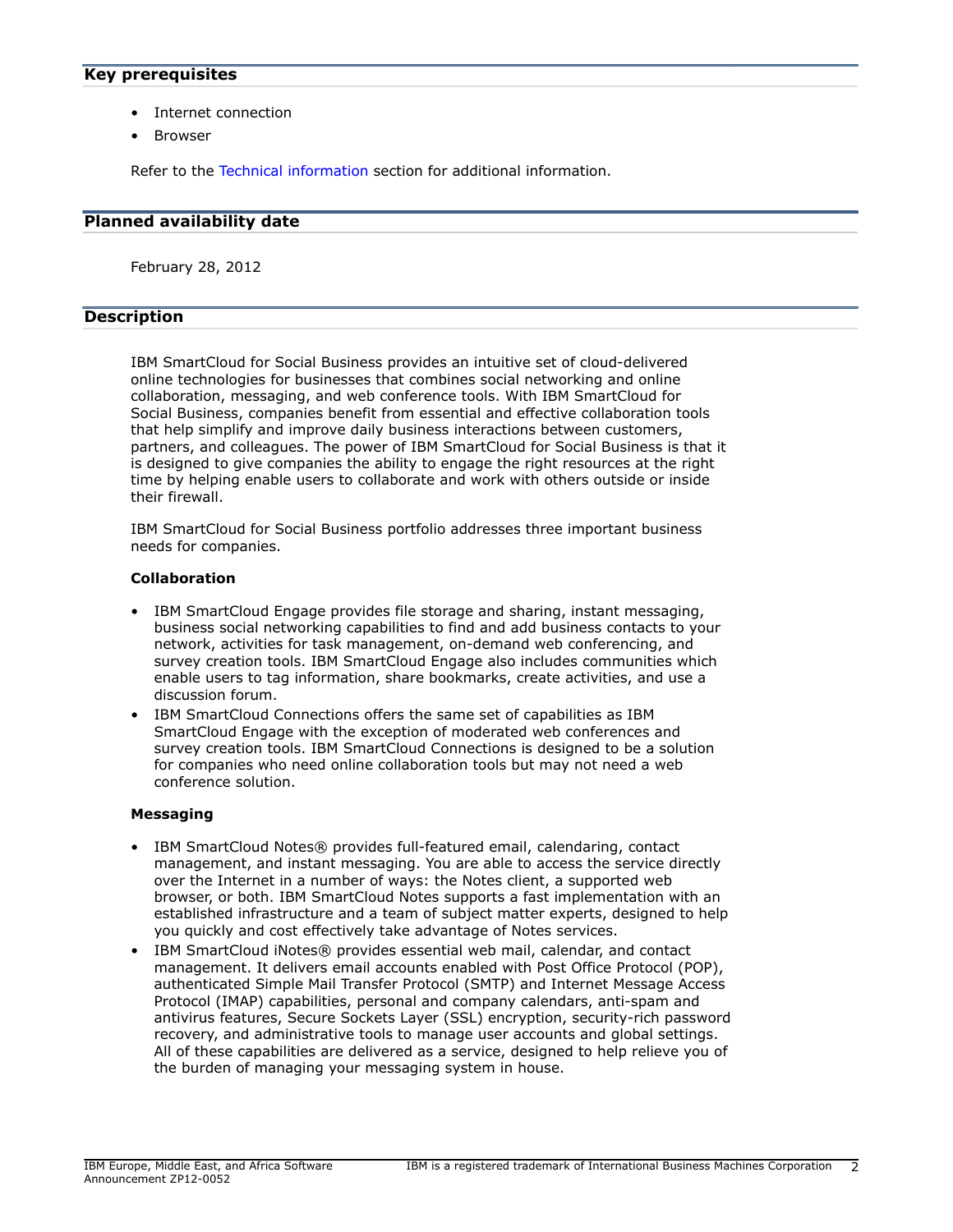## **Web conferencing**

- IBM SmartCloud Meetings (formerly Lotus® Sametime® Unyte®) is a reservation-less web conferencing service that is easy-to-use, full featured, and includes application and desktop sharing, support of multiple presenters, polling, chat, recording and playback, audiocasting and videocasting.
- IBM SmartCloud Events provides web conferences for up to 1,000 attendees including registration tools and pre-session and post-session emails.

IBM SmartCloud for Social Business is designed to help:

- Make it easy for companies of any size to collaborate outside the corporate intranet and is accessible any time from anywhere.
- Allow companies to focus on growing their business by finding and working with the right people at the right time.
- Enable you to easily meet and share business information efficiently.
- Provide companies with work-ready integrated business applications, complete with one-click deployment.
- Complement existing Lotus products by allowing you to choose a single provider for both on-premise and cloud-delivered capabilities.

## **Accessibility by people with disabilities**

A U.S. Section 508 Voluntary Product Accessibility Template (VPAT) containing details on accessibility compliance can be requested at

[http://www.ibm.com/able/product\\_accessibility/index.html](http://www.ibm.com/able/product_accessibility/index.html)

## <span id="page-2-0"></span>**Program number**

| Program<br>number | <b>VRM</b> | Program<br>name                    |  |
|-------------------|------------|------------------------------------|--|
| 5725-F82          | 1.0.0      | IBM SmartCloud for Social Business |  |

# **Offering Information**

Product information is available via the Offering Information website

<http://www.ibm.com/common/ssi>

Also, visit the Passport Advantage® website

<http://www.ibm.com/software/passportadvantage>

## <span id="page-2-1"></span>**Publications**

The IBM Publications Center

<http://www.ibm.com/shop/publications/order>

No publications are shipped with this product.

The Publications Center is a worldwide central repository for IBM product publications and marketing material with a catalog of 70,000 items. Extensive search facilities are provided. Payment options for orders are via credit card (in the U.S.) or customer number for 20 countries. A large number of publications are available online in various file formats, and they can all be downloaded by all countries.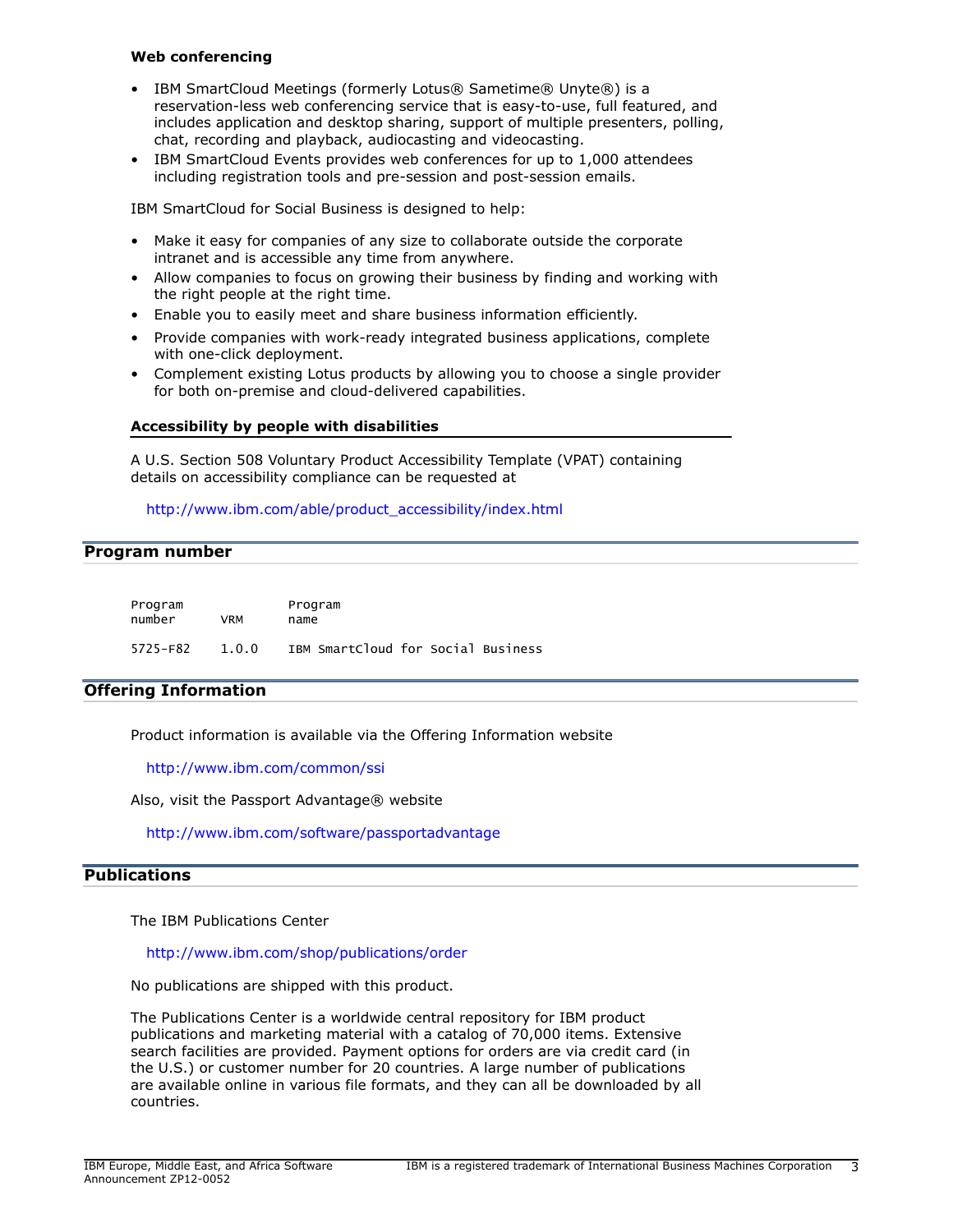## <span id="page-3-0"></span>**Technical information**

#### **Specified operating environment**

#### *Hardware requirements*

- A workstation that supports the browser being used
- A direct Internet connection

#### *Software requirements*

• Microsoft $T^M$  Internet Explorer 5, or later

The program's specifications and specified operating environment information may be found in documentation accompanying the program, if available, such as a readme file, or other information published by IBM, such as an announcement letter. Documentation and other program content may be supplied only in the English language.

#### *Limitations*

Refer to the Terms of Use that is available at

<http://www-03.ibm.com/software/sla/sladb.nsf/sla/tou/>

#### **Planning information**

#### *Packaging*

This product is accessed via the Internet. There are no physical or electronic deliverables.

#### **Security, auditability, and control**

The customer is responsible for evaluation, selection, and implementation of security features, administrative procedures, and appropriate controls in application systems and communication facilities.

#### **Global Technology Services**

Contact your IBM representative for the list of selected services available in your country, either as standard or customized offerings for the efficient installation, implementation, or integration of this product.

## <span id="page-3-1"></span>**Ordering information**

This product is only available via Passport Advantage. It is not available as shrinkwrap.

Minimum ordering quantities apply to these services. Contact your IBM representative for details.

Product group: IBM SmartCloud for Social Business

Product Product<br>identifier identif identifier description

5725-F82 IBM SmartCloud for Social Business

Product category: IBM SmartCloud Social Collaboration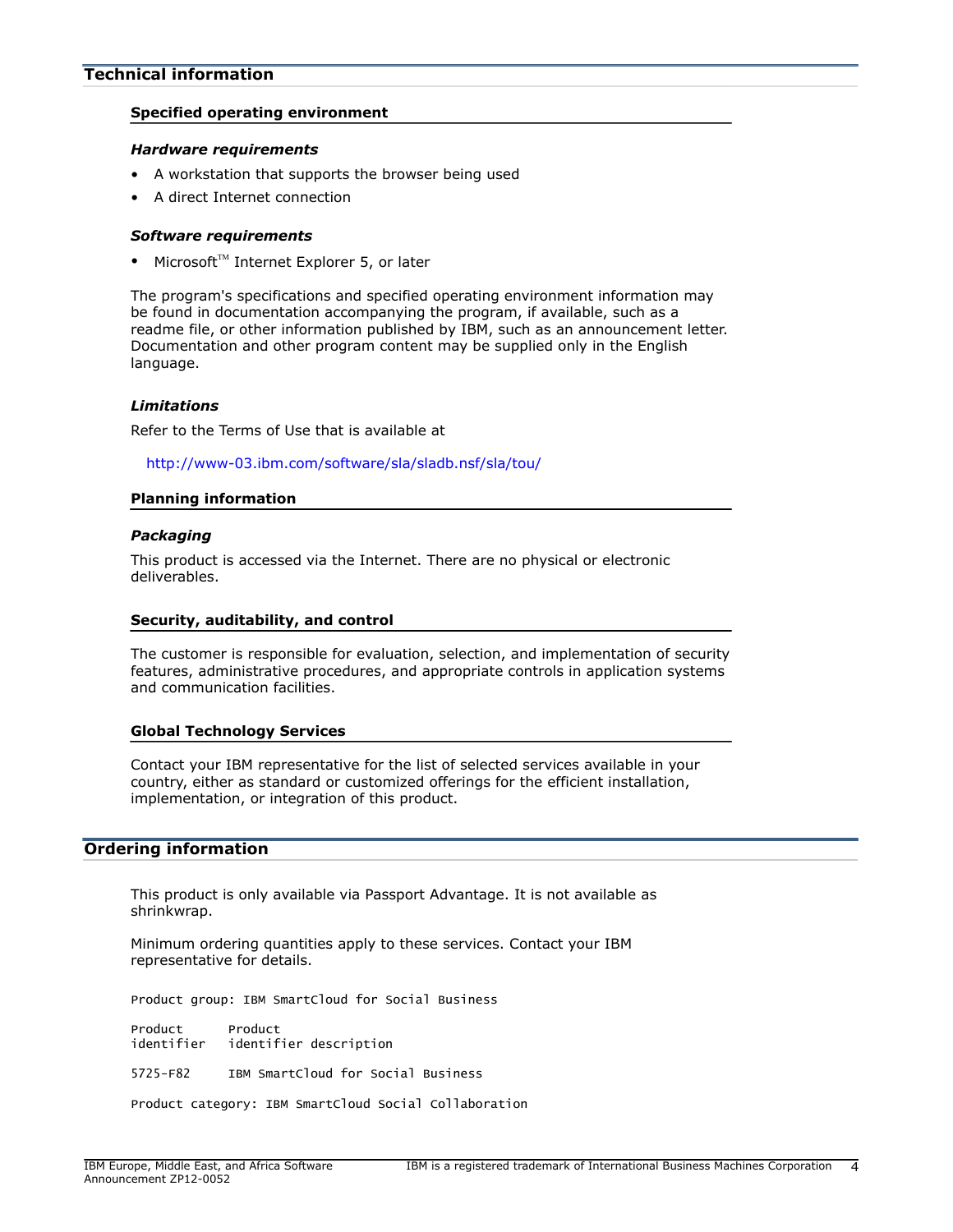For ordering information, consult your IBM representative or authorized IBM Business Partner, or visit

# <http://www-306.ibm.com/software/support/pa.html>

#### *Charge metric*

| Program name                                                                               | Part number or<br>PID number | Charge metric                |
|--------------------------------------------------------------------------------------------|------------------------------|------------------------------|
| IBM SmartCloud for Social<br>Business                                                      | 5725-F82                     |                              |
| IBM SmartCloud Engage<br>standard enterprise deployment<br>per month                       | <b>DONPULL</b>               | Authorized user              |
| IBM SmartCloud Engage<br>standard enterprise deployment<br>partial month                   | <b>DONPVLL</b>               | Authorized user<br>daily fee |
| IBM SmartCloud Engage<br>standard enterprise deployment<br>overage                         | <b>DONPWLL</b>               | Authorized user              |
| IBM SmartCloud Engage<br>standard enterprise deployment<br>customer with S&S per month     | <b>DONPXLL</b>               | Authorized user              |
| IBM SmartCloud Engage<br>standard enterprise deployment<br>customer with S&S partial month | <b>DONPYLL</b>               | Authorized user<br>daily fee |
| IBM SmartCloud Additional<br>Storage Collaboration<br>per month                            | DONQ3LL                      | Per GB daily fee             |
| IBM SmartCloud Additional<br>Storage Collaboration<br>partial month                        | DONQ4LL                      | Per GB daily fee             |
| IBM SmartCloud Engage<br>advanced<br>per month                                             | <b>DONQBLL</b>               | Authorized user              |
| IBM SmartCloud Engage<br>advanced<br>partial month                                         | <b>DONQCLL</b>               | Authorized user<br>daily fee |
| IBM SmartCloud Engage<br>advanced<br>overage                                               | DONQDLL                      | Authorized user              |
| IBM SmartCloud Notes<br>Blackberry service MDS Notes<br>per month                          | <b>DONQILL</b>               | Authorized user              |
| IBM SmartCloud Notes<br>Blackberry service MDS Notes<br>partial month                      | <b>DONQJLL</b>               | Authorized user<br>daily fee |
| IBM SmartCloud hosted<br>Blackberry service Notes<br>per month                             | <b>DONQKLL</b>               | Authorized user              |
| IBM SmartCloud hosted<br>Blackberry service Notes<br>partial month                         | <b>DONQLLL</b>               | Authorized user<br>daily fee |
| IBM SmartCloud Notes<br>per month                                                          | <b>DONQMLL</b>               | Authorized user              |
| IBM SmartCloud Notes<br>partial month                                                      | <b>DONQNLL</b>               | Authorized user<br>daily fee |
| IBM SmartCloud Notes<br>overage                                                            | DONQPLL                      | Authorized user              |
| IBM SmartCloud Traveler Notes<br>per month                                                 | <b>DONQQLL</b>               | Authorized user              |
| IBM SmartCloud Traveler Notes<br>partial month                                             | <b>DONQRLL</b>               | Authorized user<br>daily fee |
| IBM SmartCloud Traveler Notes<br>overage                                                   | <b>DONQSLL</b>               | Authorized user              |
| IBM SmartCloud archiving<br>retention data feed Notes<br>per month                         | <b>DONQWLL</b>               | Authorized user              |
| IBM SmartCloud archiving<br>retention data feed Notes                                      | DONQXLL                      | Authorized user<br>daily fee |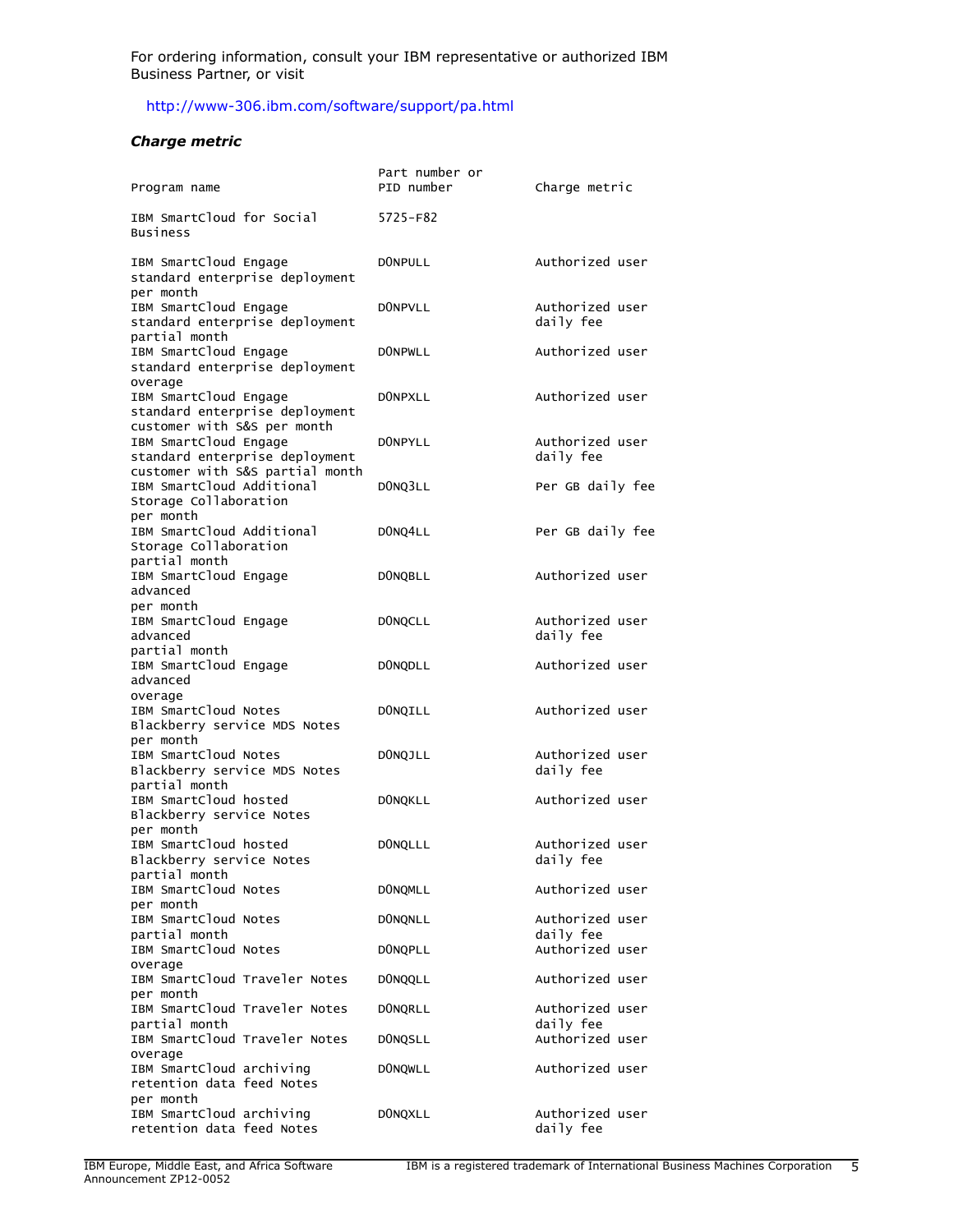| partial month<br>IBM SmartCloud iNotes Lotus<br>customers with S&S                                   | DONQZLL        | Authorized user              |
|------------------------------------------------------------------------------------------------------|----------------|------------------------------|
| per month<br>IBM SmartCloud iNotes Lotus<br>customers with S&S                                       | DONROLL        | Authorized user<br>daily fee |
| partial month<br>IBM SmartCloud iNotes<br>per month                                                  | DONR1LL        | Authorized user              |
| IBM SmartCloud iNotes<br>partial month                                                               | DONR2LL        | Authorized user<br>daily fee |
| IBM SmartCloud iNotes<br>overage                                                                     | DONR3LL        | Authorized user              |
| IBM SmartCloud Connections<br>per month                                                              | DONR7LL        | Authorized user              |
| IBM SmartCloud Connections<br>partial month                                                          | DONR8LL        | Authorized user<br>daily fee |
| IBM SmartCloud Connections<br>overage                                                                | DONR9LL        | Authorized user              |
| IBM SmartCloud Meetings<br>up to 14 guests<br>per month                                              | <b>DONRCLL</b> | Authorized user              |
| IBM SmartCloud Meetings<br>up to 14 guests<br>partial month                                          | <b>DONRDLL</b> | Authorized user<br>daily fee |
| IBM SmartCloud Meetings<br>up to 14 guests<br>overage                                                | <b>DONRELL</b> | Authorized user              |
| IBM SmartCloud Meetings<br>enterprise deployment<br>per month                                        | <b>DONRFLL</b> | Authorized user              |
| IBM SmartCloud Meetings<br>enterprise deployment<br>partial month                                    | <b>DONRGLL</b> | Authorized user<br>daily fee |
| IBM SmartCloud Meetings<br>enterprise deployment                                                     | <b>DONRHLL</b> | Authorized user              |
| overage<br>IBM SmartCloud Meetings<br>up to 199 guests                                               | <b>DONRILL</b> | Authorized user              |
| per month<br>IBM SmartCloud Meetings<br>up to 199 guests                                             | DONRJLL        | Authorized user<br>daily fee |
| partial month<br>IBM SmartCloud Meetings<br>up to 199 guests                                         | <b>DONRKLL</b> | Authorized user              |
| overage<br>IBM SmartCloud Meetings<br>concurrent seats                                               | DONRLLL        | Authorized user              |
| per month<br>IBM SmartCloud Meetings<br>concurrent seats                                             | <b>DONRMLL</b> | Authorized user<br>daily fee |
| partial month<br>IBM SmartCloud Meetings<br>up to 999 guests                                         | <b>DONRNLL</b> | Authorized user              |
| per month<br>IBM SmartCloud Meetings<br>up to 999 guests                                             | <b>DONRPLL</b> | Authorized user<br>daily fee |
| partial month<br>IBM SmartCloud Meetings<br>up to 999 guests                                         | <b>DONRQLL</b> | Authorized user              |
| overage<br>IBM SmartCloud Meetings<br>enterprise deployment<br>customers with S&S                    | <b>DONRRLL</b> | Authorized user              |
| per month<br>IBM SmartCloud Meetings<br>enterprise deployment<br>customers with S&S<br>partial month | <b>DONRSLL</b> | Authorized user<br>daily fee |
| IBM SmartCloud Notes for<br>Hosted BlackBerry Services<br>overage                                    | DONZNLL        | Authorized user              |
| IBM SmartCloud Notes for                                                                             | DONZPLL        | Authorized user              |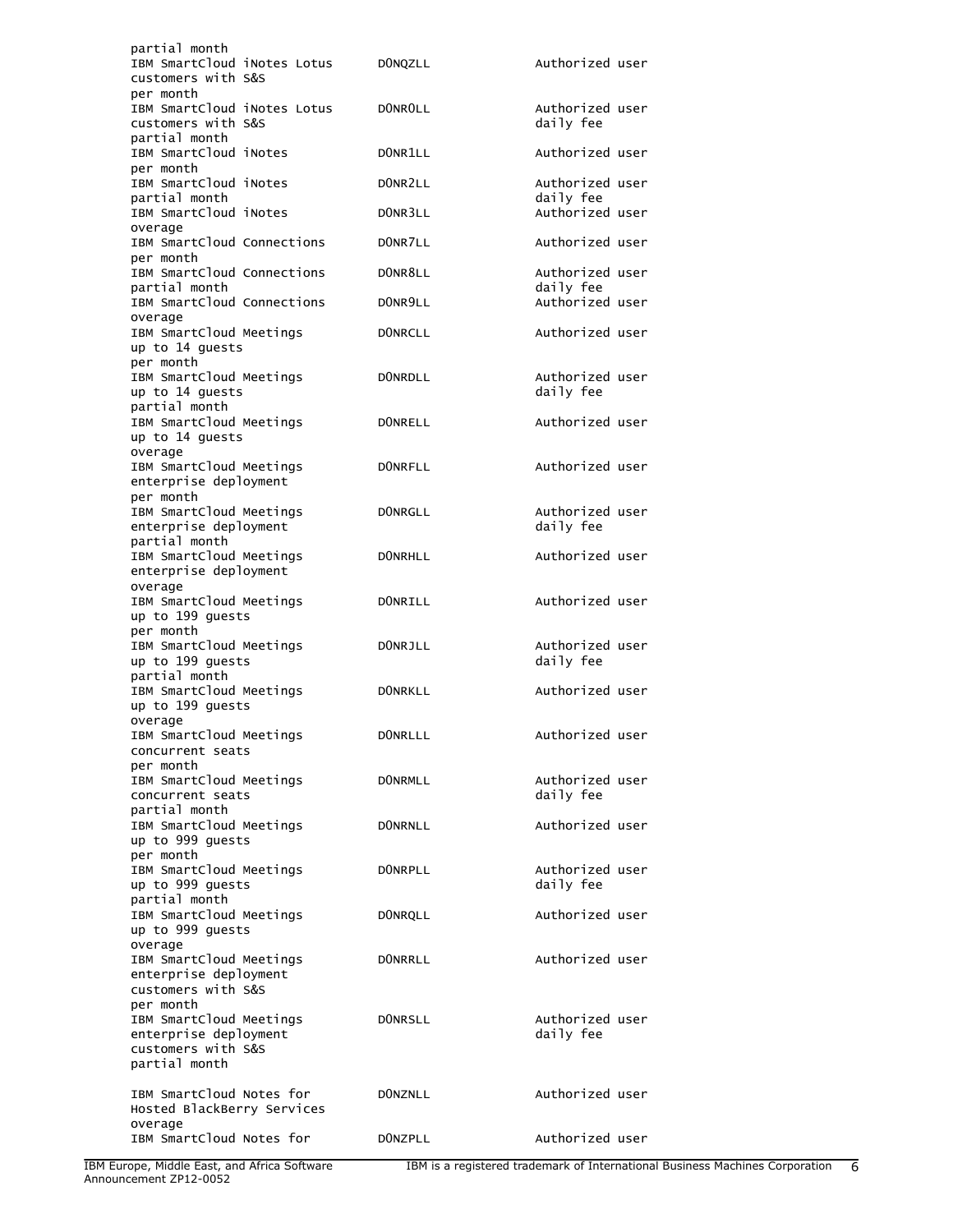| Hosted BlackBerry Services<br>with MDS overage<br>IBM SmartCloud iNotes for<br>Lotus customers active on<br>Subscription and Support | <b>DONZQLL</b> | Authorized user |
|--------------------------------------------------------------------------------------------------------------------------------------|----------------|-----------------|
| overage<br>IBM SmartCloud Connections<br>for Lotus customers with<br>active Subscription and Support<br>overage                      | DONZRLL        | Authorized user |
| IBM SmartCloud Meetings for<br>Enterprise Deployment<br>for Lotus customers with<br>active Subscription and<br>Support overage       | DONZSLL        | Authorized user |

# **Passport Advantage**

| Program name and description                                                                                             | Part<br>number                   |
|--------------------------------------------------------------------------------------------------------------------------|----------------------------------|
| IBM SmartCloud for Social Business                                                                                       | 5725-F82                         |
| IBM SmartCloud Engage Standard Enterprise<br>Deployment authorized user per month                                        | <b>DONPULL</b>                   |
| IBM SmartCloud Engage Standard Enterprise<br>Deployment authorized user daily fee partial month                          | <b>DONPVLL</b>                   |
| IBM SmartCloud Engage Standard Enterprise<br>Deployment authorized user overage                                          | <b>DONPWLL</b>                   |
| IBM SmartCloud Engage Standard Enterprise<br>Deployment customer active on S&S<br>authorized user per month              | DONPXLL                          |
| IBM SmartCloud Engage Standard Enterprise<br>Deployment customer active on S&S                                           | DONPYLL                          |
| authorized user daily fee partial month<br>IBM SmartCloud Additional Storage Collaboration<br>Per GB daily fee per month | DONQ3LL                          |
| IBM SmartCloud Additional Storage Collaboration<br>Per GB daily fee partial month                                        | DONQ4LL                          |
| IBM SmartCloud Engage Advanced authorized<br>user per month                                                              | <b>DONQBLL</b>                   |
| IBM SmartCloud Engage Advanced authorized<br>user daily fee partial month                                                | <b>DONQCLL</b>                   |
| IBM SmartCloud Engage Advanced authorized<br>user overage                                                                | <b>DONDCLL</b>                   |
| IBM SmartCloud Notes Blackberry Service MDS Notes<br>authorized user per month                                           | <b>DONQILL</b>                   |
| IBM SmartCloud Notes Blackberry Service MDS Notes<br>authorized user daily fee partial month                             | <b>DONQJLL</b>                   |
| IBM SmartCloud Hosted Blackberry Service Notes<br>authorized user per month                                              | <b>DONQKLL</b>                   |
| IBM SmartCloud Hosted Blackberry Service Notes<br>authorized user daily fee partial month                                | <b>DONQLLL</b>                   |
| IBM SmartCloud Notes authorized user per month<br>IBM SmartCloud Notes authorized user daily fee<br>partial month        | <b>DONQMLL</b><br><b>DONQNLL</b> |
| IBM SmartCloud Notes authorized user overage<br>IBM SmartCloud Traveler Notes authorized user<br>per month               | DONQPLL<br><b>DONQQLL</b>        |
| IBM SmartCloud Traveler Notes authorized user<br>daily fee partial month                                                 | <b>DONQRLL</b>                   |
| IBM SmartCloud Traveler Notes authorized user<br>overage                                                                 | DONQSLL                          |
| IBM SmartCloud archiving retention data feed Notes<br>authorized user per month                                          | <b>DONQWLL</b>                   |
| IBM SmartCloud archiving retention data feed Notes<br>authorized user daily fee partial month                            | <b>DONQXLL</b>                   |
| IBM SmartCloud iNotes Lotus customers with S&S<br>authorized user per month                                              | <b>DONQZLL</b>                   |
| IBM SmartCloud iNotes Lotus customers with S&S<br>authorized user daily fee partial month                                | <b>DONROLL</b>                   |
| IBM SmartCloud iNotes authorized user per month<br>IBM SmartCloud iNotes authorized user daily fee                       | DONR1LL<br>DONR2LL               |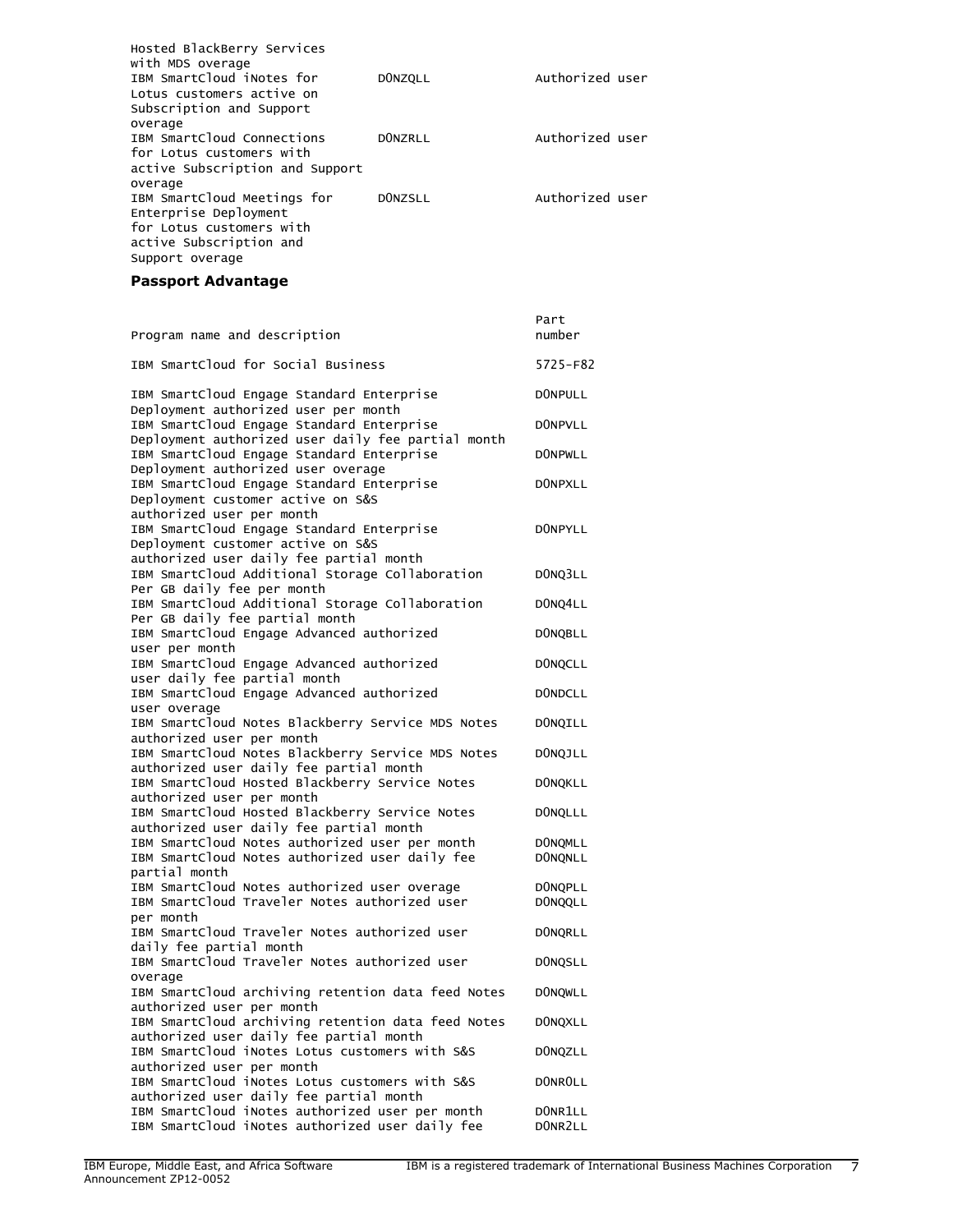| partial month<br>IBM SmartCloud iNotes authorized user overage<br>IBM SmartCloud Connections authorized user                             | DONR3LL<br>DONR7LL               |
|------------------------------------------------------------------------------------------------------------------------------------------|----------------------------------|
| per month<br>IBM SmartCloud Connections authorized user                                                                                  | DONR8LL                          |
| daily fee partial month<br>IBM SmartCloud Connections authorized user<br>overage                                                         | DONR9LL                          |
| IBM SmartCloud Meetings up to 14 quests<br>authorized user per month                                                                     | <b>DONRCLL</b>                   |
| IBM SmartCloud Meetings up to 14 guests<br>authorized user daily fee partial month                                                       | <b>DONRDLL</b>                   |
| IBM SmartCloud Meetings up to 14 guests<br>authorized user overage                                                                       | <b>DONRELL</b>                   |
| IBM SmartCloud Meetings Enterprise Deployment<br>authorized user per month                                                               | <b>DONRFLL</b>                   |
| IBM SmartCloud Meetings Enterprise Deployment<br>authorized user daily fee partial month                                                 | <b>DONRGLL</b>                   |
| IBM SmartCloud Meetings Enterprise Deployment<br>authorized user overage                                                                 | <b>DONRHLL</b>                   |
| IBM SmartCloud Meetings up to 199 quests<br>authorized user per month<br>IBM SmartCloud Meetings up to 199 guests                        | <b>DONRILL</b><br><b>DONRJLL</b> |
| authorized user daily fee partial month<br>IBM SmartCloud Meetings up to 199 guests                                                      | <b>DONRKLL</b>                   |
| authorized user overage<br>IBM SmartCloud Meetings concurrent seats                                                                      | <b>DONRLLL</b>                   |
| authorized user per month<br>IBM SmartCloud Meetings concurrent seats                                                                    | <b>DONRMLL</b>                   |
| authorized user daily fee partial month<br>IBM SmartCloud Meetings up to 999 guests                                                      | <b>DONRNLL</b>                   |
| authorized user per month<br>IBM SmartCloud Meetings up to 999 guests                                                                    | <b>DONRPLL</b>                   |
| authorized user daily fee partial month<br>IBM SmartCloud Meetings up to 999 guests<br>authorized user overage                           | <b>DONRQLL</b>                   |
| IBM SmartCloud Meetings Enterprise Deployment<br>customers with S&S authorized user per month                                            | <b>DONRRLL</b>                   |
| IBM SmartCloud Meetings Enterprise Deployment<br>customers with S&S authorized user daily fee<br>partial month                           | <b>DONRSLL</b>                   |
| IBM SmartCloud Notes for Hosted BlackBerry Services                                                                                      | <b>DONZNLL</b>                   |
| authorized user overage<br>IBM SmartCloud Notes for Hosted BlackBerry Services<br>with MDS authorized user overage                       | <b>DONZPLL</b>                   |
| IBM SmartCloud iNotes for Lotus customers active on<br>Subscription and Support authorized user overage                                  | <b>DONZQLL</b>                   |
| IBM SmartCloud Connections for Lotus customers with<br>active Subscription and Support authorized user<br>overage                        | <b>DONZRLL</b>                   |
| IBM SmartCloud Meetings for Enterprise Deployment<br>for Lotus customers with active Subscription and<br>Support authorized user overage | <b>DONZSLL</b>                   |

# <span id="page-7-0"></span>**Terms and conditions**

The information provided in this announcement letter is for reference and convenience purposes only. The terms and conditions that govern any transaction with IBM are contained in the applicable contract documents, such as the IBM International Passport Advantage Agreement and the IBM SaaS Terms of Use.

This product is only available via Passport Advantage.

# *Subscription*

This offering requires a customer-signed IBM International Passport Agreement and IBM SaaS Terms of Use Agreement.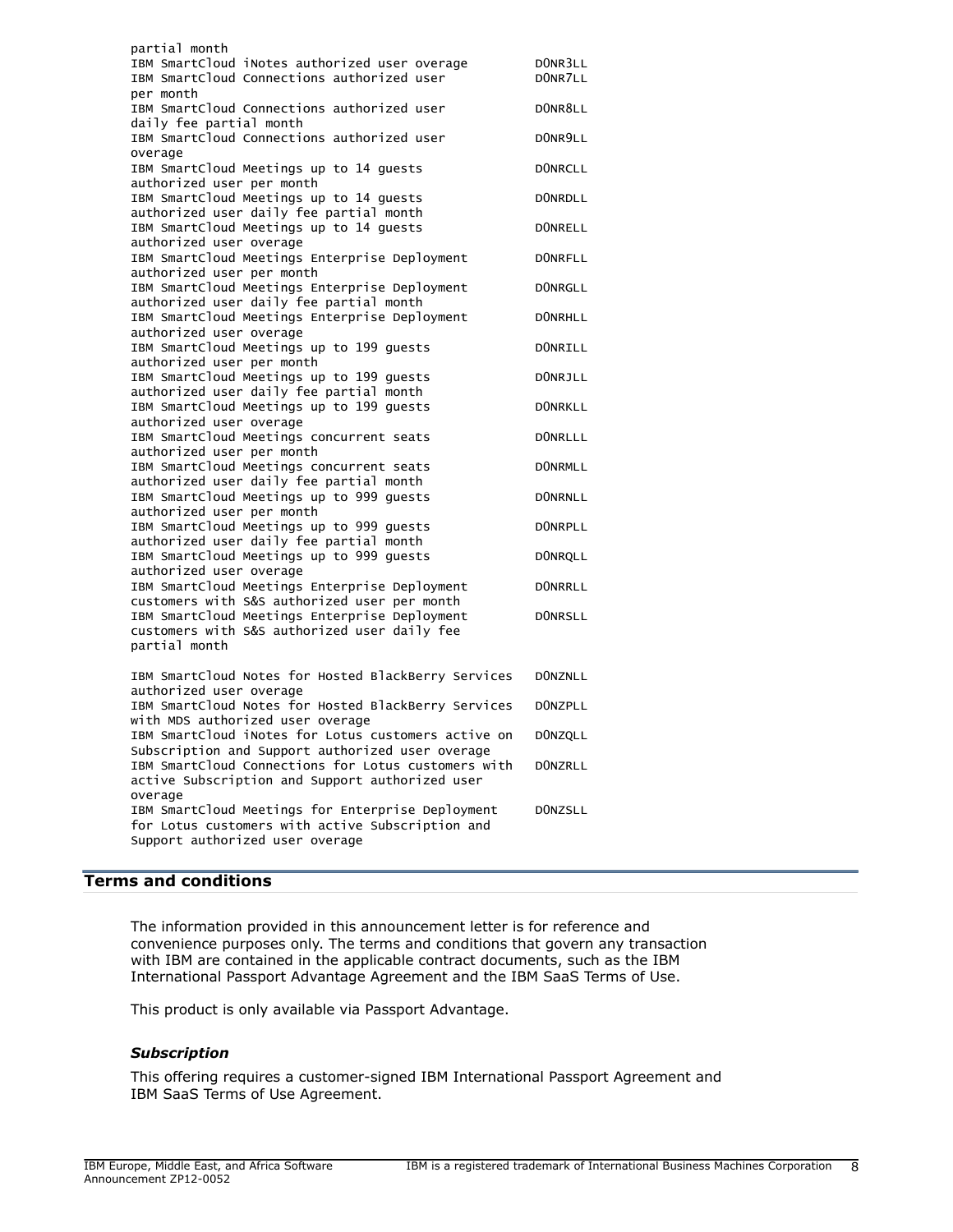# *Technical support*

Technical support is included with subscriptions purchased through Passport Advantage and Passport Advantage Express® as set forth in the IBM SaaS Terms of Use.

A support website will be provided to customers of record.

Technical support is included with the IBM SaaS and is not available as a separate offering.

# *Terms of Use*

The services' Terms of Use is available at

<http://www-03.ibm.com/software/sla/sladb.nsf/sla/tou/>

## *Volume orders (IVO)*

No

## *Passport Advantage applies*

Yes, and through the Passport Advantage website at

<http://www.ibm.com/software/passportadvantage>

## *System i Software Maintenance applies*

No

## *Variable charges apply*

No

## *Educational allowance available*

Education allowance does not apply.

Education software allowance does not apply.

Special education prices are available for qualified customers through Passport Advantage.

# <span id="page-8-0"></span>**Prices**

# **Business Partner information**

If you are an IBM Business Partner -- Distributor for Workstation Software acquiring products from IBM, you may link to Passport Advantage Online for resellers where you can obtain Business Partner pricing information. An IBM ID and password are required.

[https://www.ibm.com/software/howtobuy/passportadvantage/paoreseller/emea/](https://www.ibm.com/software/howtobuy/passportadvantage/paoreseller/emea/channelannouncement) [channelannouncement](https://www.ibm.com/software/howtobuy/passportadvantage/paoreseller/emea/channelannouncement)

For all local charges, contact your IBM representative.

## **IBM Global Financing**

IBM Global Financing offers competitive financing to credit-qualified customers to assist them in acquiring IT solutions. Offerings include financing for IT acquisition, including hardware, software, and services, from both IBM and other manufacturers or vendors. Offerings (for all customer segments: small, medium, and large